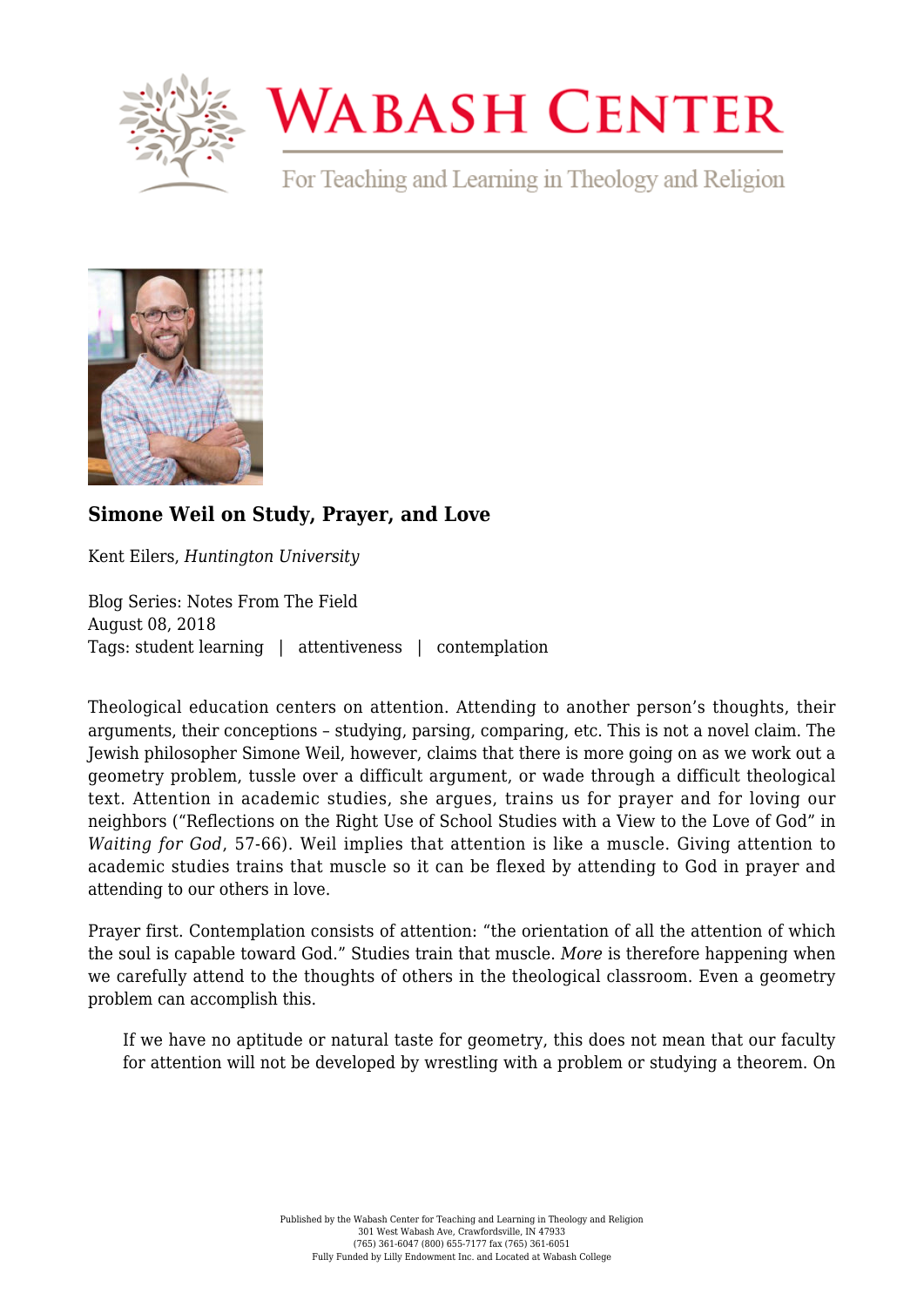the contrary, it is almost an advantage. … Never in any case whatever is a genuine effort of the attention is wasted. It always has its effect on the spiritual plane and in consequence on the lower one of the intelligence, for all spiritual light lightens the mind.

If we concentrate our attention on trying to solve a problem of geometry, and if at the end of an hour we are no nearer to doing so than at the beginning, we have nevertheless been making progress each minute of that hour in another more mysterious dimension. Without our knowing or feeling it, this apparently barren effort has brought more light into the soul. The result will one day be discovered in prayer.

What is Weil doing? She is shifting the *telos* of study according to her religious imagination. "Students must therefore work without any wish to gain good marks, to pass examinations, to win school successes." Rather, "applying themselves equally to all their tasks, with the idea that each one will help to form in them the habit of that attention which is the substance of prayer . . . To make this the sole and exclusive purpose of our studies is the first condition to be observed if we are to put them to the right use." The *telos* of study—good marks or the aptitude for prayer—orients the student's motivation and intention.

Now love for others. Love for our neighbors is also served through academic studies. Weil's argument tracks along the same lines as before. Love requires attention. Thus, by training our attention-muscles through academic studies, we are better able to flex those muscles toward our neighbors. She explains:

Not only does the love of God have attention for its substance; the love of our neighbor which we know to be the same love, is made of this same substance. Those who are unhappy have no need for anything in this world but people capable of giving them attention. The capacity to give one's attention to a sufferer is a very rare and difficult thing; it is almost a miracle; it is a miracle. Nearly all those who think they have this capacity do not possess it. Warmth of heart, impulsiveness, pity are not enough. . . .

Only he who is capable of attention can do this.

So it comes about that paradoxical as it may seem, a Latin prose or a geometry problem, even though they are done wrong, may be of great service one day, provided we devote the right kind of effort to them. Should the occasion arise, they can one day make us better able to give someone in affliction exactly the help required to save him, at the supreme moment of his need.

If Weil is right (I believe she is) then we could say something bold like this: careful, patient, and deliberate attention to the thoughts, arguments, and conceptions of others can serve not only the cultivation of one's abilities as a theologian, but also one's capacity for loving attention to God and others.

We are bombarded today with distraction and constantly lured with promises of entertainment. but wouldn't it be wonderful if theological education were forming persons fit for